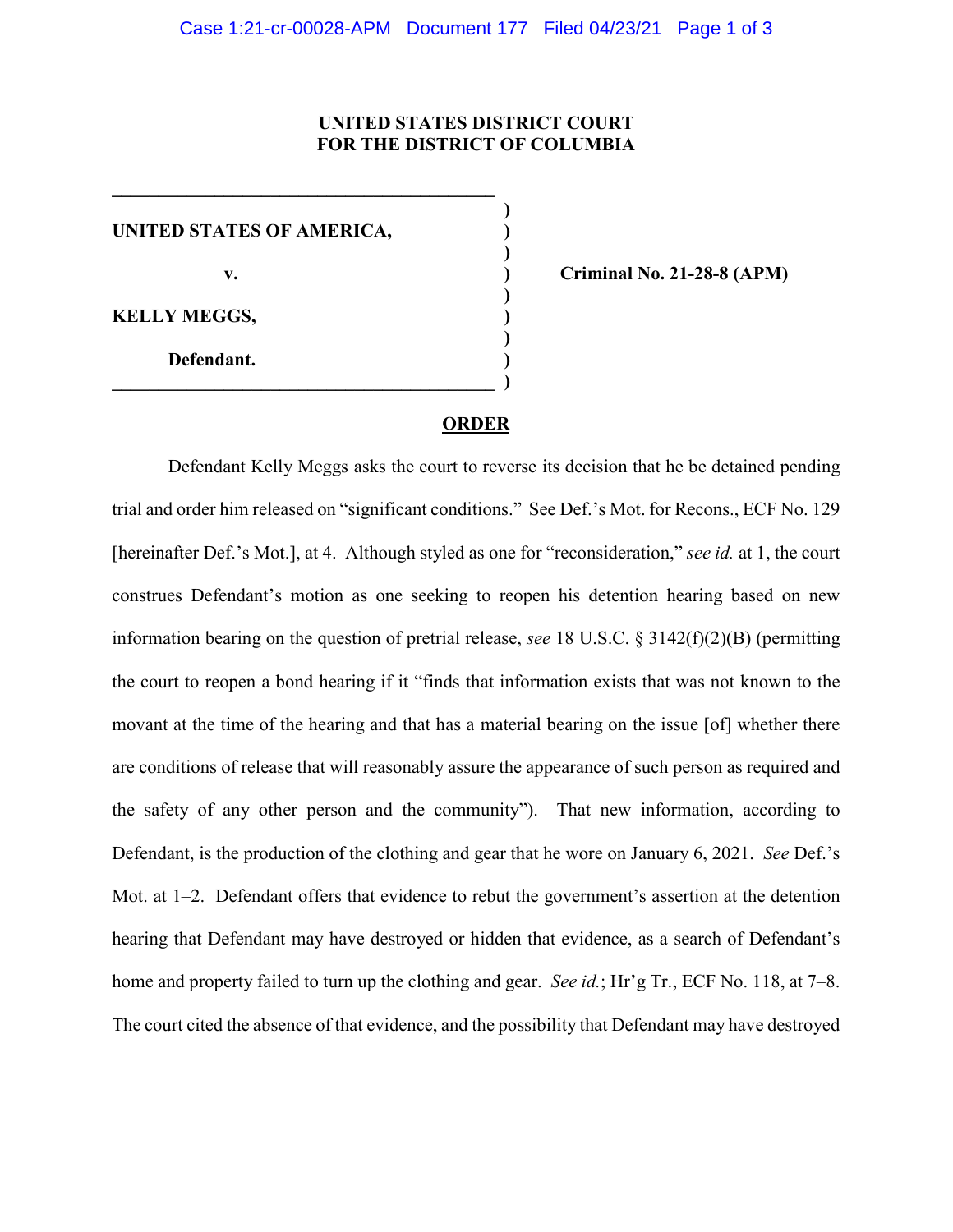## Case 1:21-cr-00028-APM Document 177 Filed 04/23/21 Page 2 of 3

or hidden it, as "lessen[ing] the reliability that Mr. Meggs may have of complying with any conditions of release." Hr'g Tr. at 31.

Defendant's production of the clothing and gear he wore on January 6 does not alter the court's conclusion that no combination of conditions would ensure the safety of the community. For one, although Defendant suggests that the FBI was negligent in failing to locate the evidence during the search, and that it was "at the residence" all along, Def.'s Mot. at 3, Defendant does not represent where within his residence the clothing and gear were located. The court shares the government's skepticism that law enforcement just overlooked this key evidence. As the government details, there were 19 law enforcement officers present, and they "were specifically looking for the clothing and items that Kelly and Connie Meggs were wearing on January 6." Gov't's Opp'n to Def.'s Mot. for Recons., ECF No. 153, at 1. The officers searched 22 rooms, "a garage, a shed, a travel trailer, and three additional vehicles." *Id.* at 1–2. It is unlikely that they just missed the Oath Keeper clothing and tactical gear they were actively seeking. The more probable scenario is that the evidence was initially hidden and then produced only when doing so was deemed beneficial to Defendant. The court's concern about Defendant's potential secreting of evidence therefore has not abated.

In addition, the court identified other factors that left it convinced that no release conditions would ensure the safety of the community. The court cited Defendant's knowledge of how to use encrypted communications, which would make it difficult to monitor his communications. *See*  Hr'g. Tr. at 32. The court was particularly concerned about the inability to monitor Defendant's encrypted communications due to "the depth of his planning and preparation" for the events of January 6 and his leadership role in that planning. *Id.* The court also noted that Defendant was less than forthcoming in his FBI interview and that he was a person of means as additional reasons